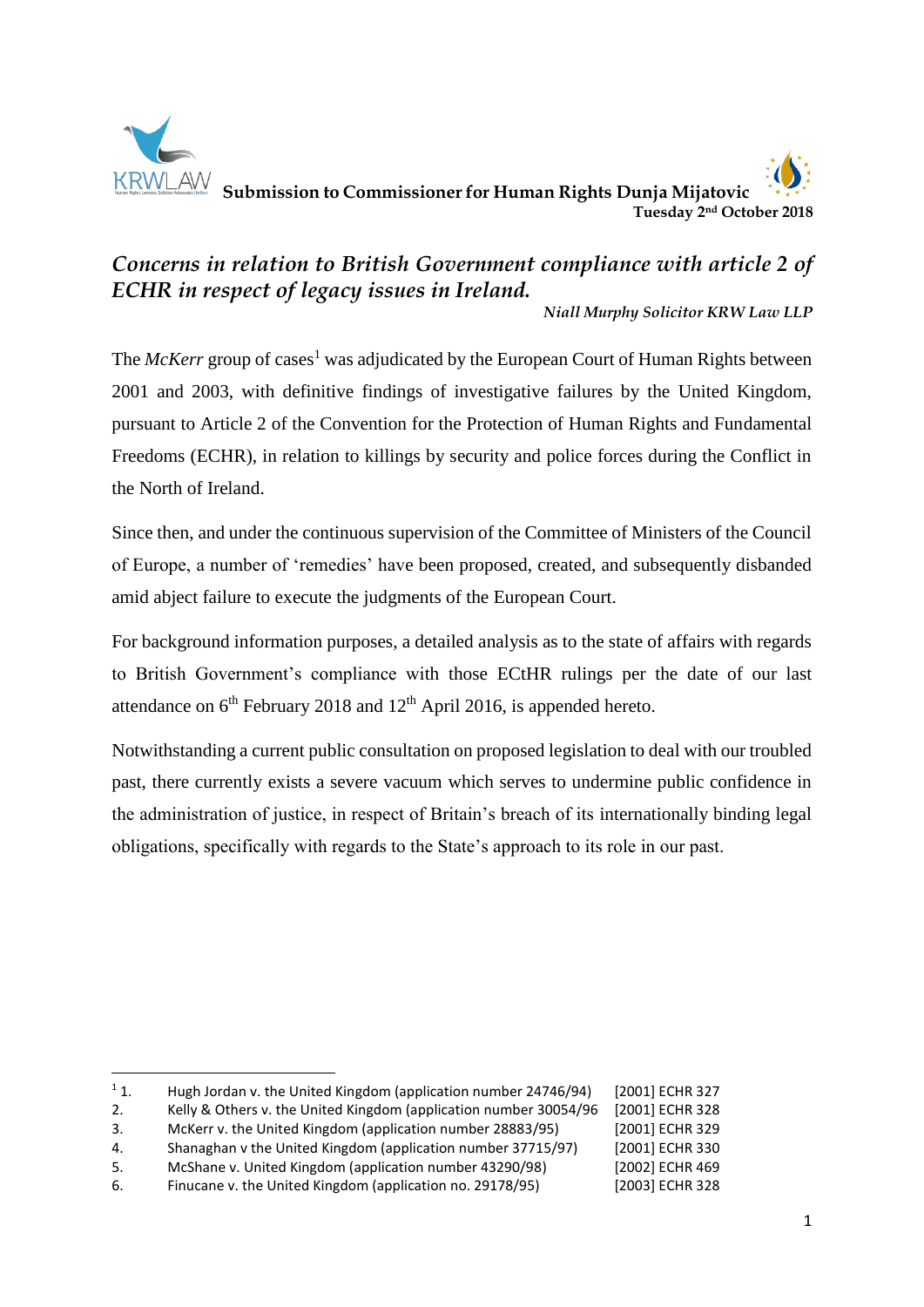# **INTRODUCTION**

Our previous submissions, have focussed very specifically on the broader architecture which the State has proposed to the Council of Ministers, in discharge of the found failings on *McKerr and others*, namely;

- Legacy Inquests
- Historical Enquiries Team (disbanded September 2014)
- Police Ombudsman
- New legal institutions Historical Investigations Unit, Independent Commission for Information Recovery, as politically agreed at Stormont House Agreement and Fresh Start Agreement.

It would be our respectful contention to approach today's discussion in the context of the current Consultation on Legacy structures by the Northern Ireland Office, but to also provide an update on two aspects of what we characterised as an emergency in February.

# **UPDATE**

**.** 

We advised Commissioner Muznieks in February, that there was an emergency with regards to public confidence in the Rule of Law, as manifested by issues arising in respect of:

- 1. The operation and independence of the Office of the Police Ombudsman
- 2. The funding and resources of Legacy Inquests
- *1. Office of the Police Ombudsman for Northern Ireland (OPONI)*

A High Court judicial review<sup>2</sup> by Retired Police Officers (RPOA) challenging the powers of the Police Ombudsman dominated the news narrative in January 2018. Whereas the Ombudsman had found in 2016 that collusion was a significant feature in the murder of six men, in Loughinisland County Down in 1994, the RPOA challenged the powers of the OPONI, but significantly, not the facts which informed the Ombudsman's findings. The original Judge who heard the case, agreed to step aside from the case following an application from the families, who had raised concerns having learned of the fact that the Judge had represented the same retired police officers who had mounted the challenge to OPONI's powers, on the same point to a previous OPONI report in respect of police failings in their investigation of the Omagh Bomb in 1998 which killed 31 people. The entire case was reheard on 22<sup>nd</sup> April 2018 before a new Judge and the judgment is awaited.

The outworking of the index judgment is such that the Police Ombudsman's office would be not be permitted to publish public statements. This function has been repeatedly proposed by

<sup>&</sup>lt;sup>2</sup> In the matter of an application by Thomas Ronald Hawthorne and Raymond White for Judicial Review 26<sup>th</sup> January 2018 [https://judiciaryni.uk/sites/judiciary/files/decisions/Summary%20of%20judgment%20-](https://judiciaryni.uk/sites/judiciary/files/decisions/Summary%20of%20judgment%20-%20In%20re%20Hawthorne%20and%20White%20%28Loughinisland%20-%20Police%20Ombudsman%27s%20Report%29%20260118.pdf) [%20In%20re%20Hawthorne%20and%20White%20%28Loughinisland%20-](https://judiciaryni.uk/sites/judiciary/files/decisions/Summary%20of%20judgment%20-%20In%20re%20Hawthorne%20and%20White%20%28Loughinisland%20-%20Police%20Ombudsman%27s%20Report%29%20260118.pdf) [%20Police%20Ombudsman%27s%20Report%29%20260118.pdf](https://judiciaryni.uk/sites/judiciary/files/decisions/Summary%20of%20judgment%20-%20In%20re%20Hawthorne%20and%20White%20%28Loughinisland%20-%20Police%20Ombudsman%27s%20Report%29%20260118.pdf)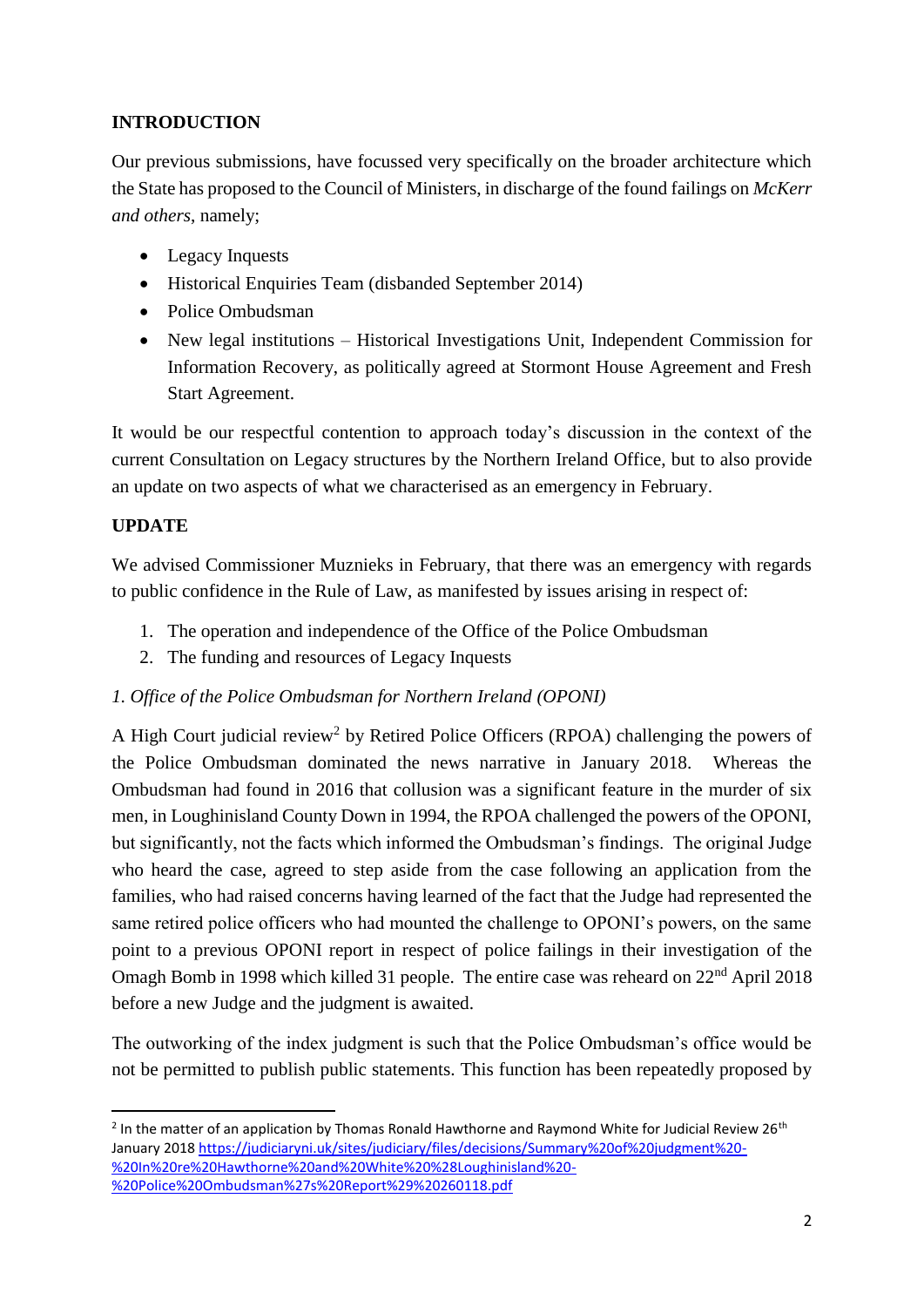the British Government<sup>3</sup> to the Committee of Ministers, Department for the Execution of Judgements of the ECHR, in discharge of the found failings of *McKerr and others*. Indeed, the Police Ombudsman himself, Dr Maguire, has corresponded directly<sup>4</sup> with the Department, in 2014, in respect of budgetary constraints which he faced.

With the disbandment of the HET in September 2014 and the failure to legislate for the HIU and ICIR, per political agreements, this judgment would effectively render a key triumvirate of the Package of Measures, legally incompetent.

The difficulty that the entirety of this episode had caused is two-fold.

- a) The event of the challenge has caused serious community confidence in the Rule of Law. That the court would side with Retired Police Officers that an Ombudsman could not make determinations from his observations caused outrage and alarm.
- b) The consequence of the index finding in January 2018, was such that OPONI decided that they could not release further reports pending clarity on its powers, as had been exercised since the inception of the office in 2001. This has in turn contributed to and indeed has aggravated the 'Justice Vacuum' for next of kin who have invested their hopes in OPONI, as part of the 'Package of Measures', in expectation of the State discharging its responsibilities under article 2 ECHR.

# *2. Legacy Inquests<sup>5</sup>*

Brigid Hughes' husband was killed at Loughgall in 1987 and as such, the case can come under the scrutiny of the Committee of Ministers, in respect of the supervision of the execution of the judgment of <u>Kelly & Others v. the United Kingdom</u> (application number 30054/96) [2001] ECHR 328.

The application for Judicial Review by Mrs Hughes was lodged on 5<sup>th</sup> October 2016, and on  $6<sup>th</sup> - 8<sup>th</sup>$  December 2016, the Council of Europe Committee of Ministers said that it:

*"…strongly urged the authorities to take, as a matter of urgency, all necessary measures to ensure both that the legacy inquest system can be properly reformed, resourced and staffed as proposed by the Lord Chief Justice of Northern Ireland and that the Coroners Service receives the full co-operation of the relevant statutory agencies to enable effective investigations to be concluded."*

Interviewed by the BBC on 15th December 2016, the Lord Chief Justice stated that *"the state is under a legal obligation to act as quickly as possible"* in relation to his request for funding

**<sup>.</sup>** <sup>3</sup> [https://search.coe.int/cm/Pages/result\\_details.aspx?ObjectID=09000016805dadb0](https://search.coe.int/cm/Pages/result_details.aspx?ObjectID=09000016805dadb0)

<sup>4</sup> <https://rm.coe.int/16804a5dbb>

<sup>&</sup>lt;sup>5</sup> There are 54 inquests pending in relation to 94 deaths, however there are only 3 inquests listed to be heard in 2018. 46 legacy inquests are still to be progressed with no dates set for hearings as the Coroners Service await the outcome of current political talks to implement LCJ five year plan for legacy inquests which he developed two years ago in February 2016.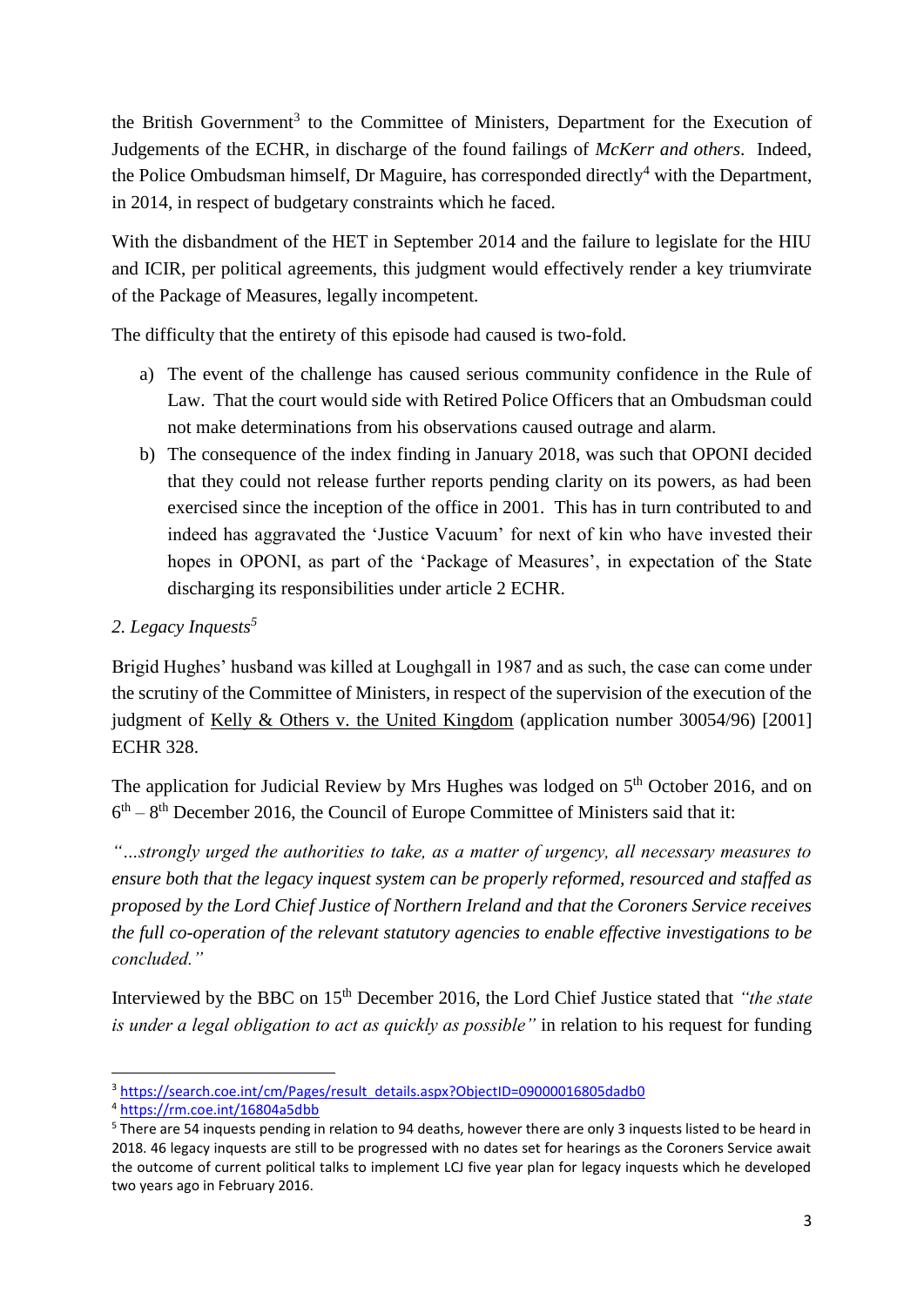*and "if the various agencies who are involved in examining this from a political point of view cannot reach an agreement then the danger is that the political process will end up frustrating the rule of law".*

On 10<sup>th</sup> March 2017 the Secretary of State for Northern Ireland, James Brokenshire was reported as saying that the government *"will not release money for Troubles inquests until agreement is reached on all legacy issues"* and that *"funds to conduct dozens of inquests are contingent on a comprehensive settlement".*

During the hearing of the judicial review in January 2018, senior counsel for Mrs Hughes, asserted that the DUP leader and First Minister Arlene Foster had acted unlawfully in failing to permit the Minister of Justice application for funding to be processed, and that the funding had been deliberately denied, with no attempt to conceal it, and that the reason that she didn't want them to be heard, was because she considered that they mostly concerned state killings.

# Barry Macdonald QC further stated that "*for political reasons she was prepared to prevent a legal process taking place".*

Sir Paul Girvan QC found in the conclusion of his judgment delivered on 23<sup>rd</sup> March 2018<sup>6</sup> that:

*(6) In the Former First Minister's decision not to permit the MoJ's paper to go before the Executive Committee the FFM was in error in concluding that it was legally proper to defer consideration of the question of seeking additional funding to deal with the systemic delays in relation to the legacy inquest until an overall package was agreed in respect of the outstanding legacy issues. She was in error in concluding that it was legally proper to defer consideration of the funding issue because in the absence of an overall package the provision of additional funds to deal with the systemic delays in the legacy inquests would favour victims who were not innocent as against innocent victims of the Troubles.*

*(8) The approach of the FFM and the Secretary of State has been infected by the legally erroneous view that dealing with the question of the provision of additional funds to deal with the systemic problems in respect of legacy inquests should await the outcome of an overall package in respect of all legacy issues. Their approach has been infected by the erroneous legal view that there is a permissible linkage between the issues.*

*(9) This linkage and the present approach disregard the present and on-going breaches of Article 2, Rule 3 and common law in respect of the legacy inquests which require to be addressed and dealt with irrespective of whether an overall package can be agreed.*

*(10) Whether or not the devolved institutions recommence operations and new ministers are appointed, the ongoing problem of breaches of Article 2, Rule 3 and common law in respect of the legacy inquests requires to be addressed."*

Notwithstanding the found illegality of the approach, the fact that no State agency appealed the Judgment, the funds have still not been made available to the Lord Chief Justice…

**<sup>.</sup>** 6 Judgement of Girvan LJ in Re: Bridget Hughes [2018] NIQB 30 <https://judiciaryni.uk/sites/judiciary/files/decisions/Hughes%20%28Brigid%29%20Application.pdf>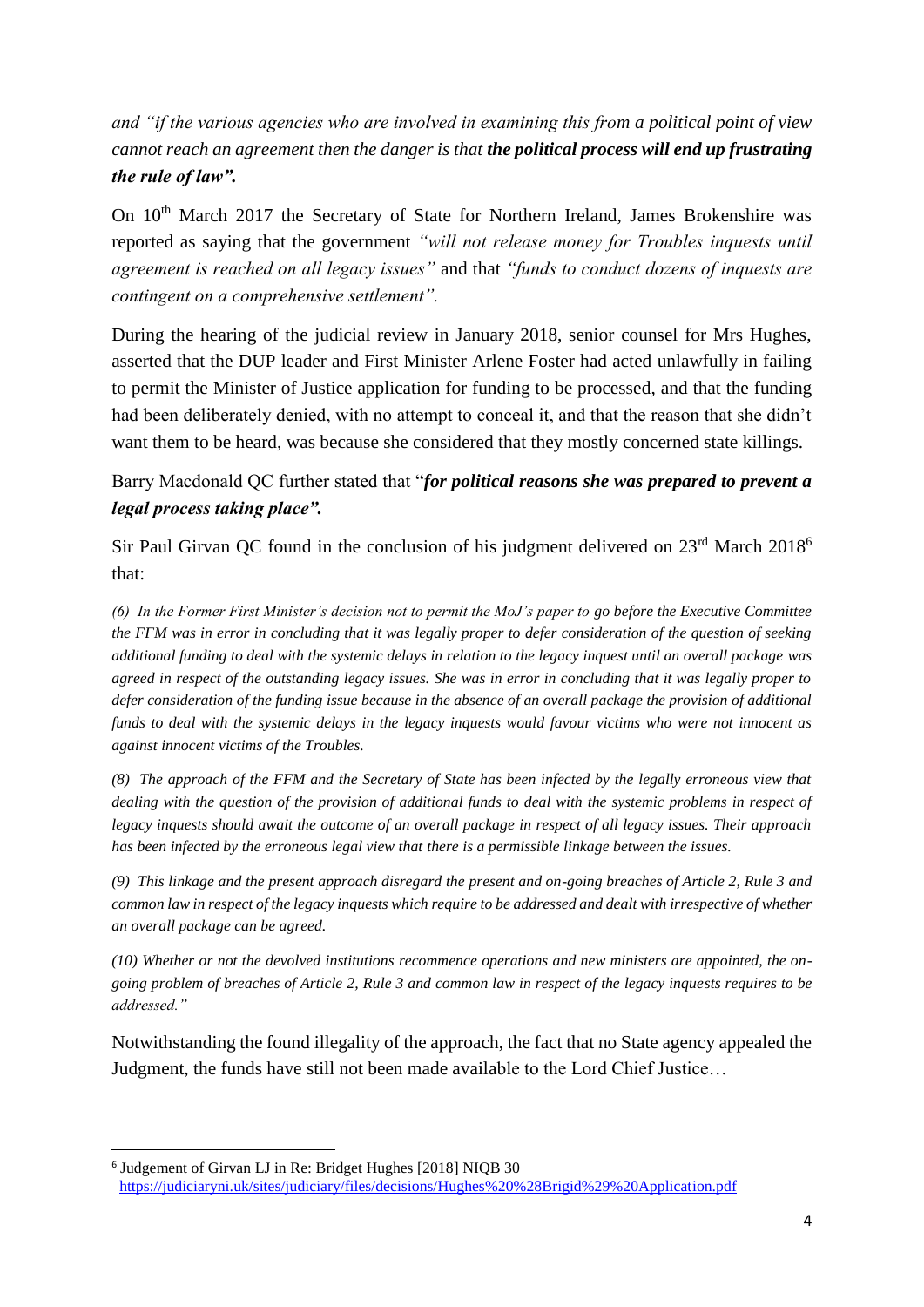### **PRESENT SITUATION TODAY**

At present as we meet today, there are only two unique investigatory mechanisms in operation;

- PSNI Legacy Investigations Branch not independent in terms of Article 2 ECHR
- PONI which is under-resourced and limited in remit to complaints against the RUC
- The Legacy Inquest system is chronically underfunded and is woefully inept.

### **PUBLIC CONSULTATION ON LEGACY MECHANISMS**

#### The GFA 1998 Declaration of Support states:

*"2. The tragedies of the past have left a deep and profoundly regrettable legacy of suffering. We must never forget those who have died or been injured, and their families. But we can best honour them through a fresh start, in which we firmly dedicate ourselves to the achievement of reconciliation, tolerance, and mutual trust, and to the protection and vindication of the human rights of all."* 

This is the third consultation on dealing with or policing the past in Northern Ireland following the attempts of the Consultative Group on the Past (CGP) and the Haass/O'Sullivan Proposals which lead to the Stormont House Agreement. It is the mechanisms agreed at the Stormont House Agreement which found the draft legislation currently out for public consultation.

The guiding principles of the Stormont House Agreement are:

- 1. Promoting reconciliation
- 2. Upholding the Rule of Law
- 3. Acknowledging and addressing the suffering of victims and survivors
- 4. Facilitating the pursuit of justice and information recovery
- 5. Human Rights compliance

**.** 

6. To be balanced, proportionate, fair and equitable

Progress on legacy matters has been painfully slow. Further negotiations in 2015 broke down in large part because of a failure to agree an effective way to balance national security considerations on the part of the state and the right to information being sought by those family members who had lost loved ones during the conflict.

The Fresh Start Agreement of November  $2015<sup>7</sup>$  failed to reach consensus on the legislative framework for dealing with the past but efforts continued (albeit on a stop-start basis) through 2016 and 2017. Finally the long awaited public consultation was launched by the Northern Ireland Office (NIO) in May 2018.

<sup>&</sup>lt;sup>7</sup> See A Fresh Start: the Stormont Agreement and Implementation Plan <https://www.gov.uk/government/news/a-fresh-start-for-northern-ireland>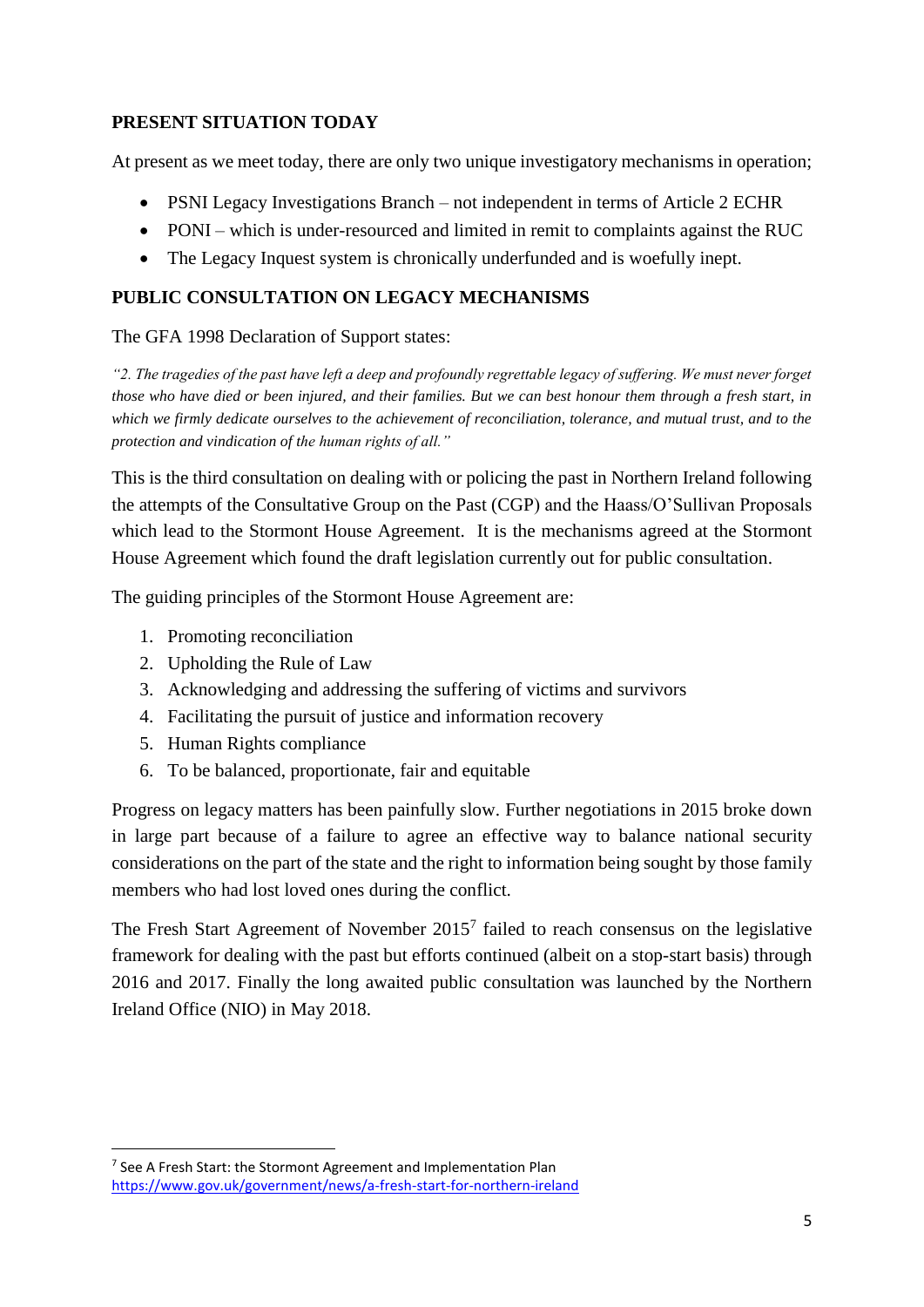#### **PROPOSED INSTITUTIONS**

The draft legislation proposes legal mechanisms and institutional architecture which will ensure that the British Government complies with its obligations under article 2 ECHR.

#### **Historical Investigations Unit**

- 1. The HIU is intended to take forward outstanding cases from the HET process, and the legacy work of the Police Ombudsman for Northern Ireland (PONI). A report will be produced in each case.
- 2. The HIU will consider all cases in respect of which HET and PONI have not completed their work, including HET cases which have already been identified as requiring reexamination. Families may apply to have other cases considered for criminal investigation by the HIU if there is new evidence, which was not previously before the HET, which is relevant to the identification and eventual prosecution of the perpetrator.
- 3. As with existing criminal investigations, the decision to prosecute is a matter for the DPP and the HIU may consult his office on evidentiary issues in advance of submitting a file.
- 4. When cases are transferred from HET and PONI, all relevant case files held by those existing bodies will be passed to the new body. In respect of its criminal investigations, the HIU will have full policing powers. In respect of the cases from PONI, the HIU will have equivalent powers to that body.
- 5. The UK Government makes clear that it will make full disclosure to the HIU. In order to ensure that no individuals are put at risk, and that the Government's duty to keep people safe and secure is upheld, Westminster legislation will provide for equivalent measures to those that currently apply to existing bodies so as to prevent any damaging onward disclosure of information by the HIU.
- 6. HIU will be overseen by the Northern Ireland Policing Board.
- 7. The necessary arrangements will be put in place to ensure the HIU has the full co-operation of all relevant Irish authorities, including disclosure of information and documentation. This will include arrangements for co-operation between criminal investigation agencies in both jurisdictions and arrangements for obtaining evidence for use in court proceedings. Where additional legislation is required, it will be brought forward by the Irish Government.
- **8.** In order to ensure expeditious investigations, the HIU should aim to complete its work within five years of its establishment.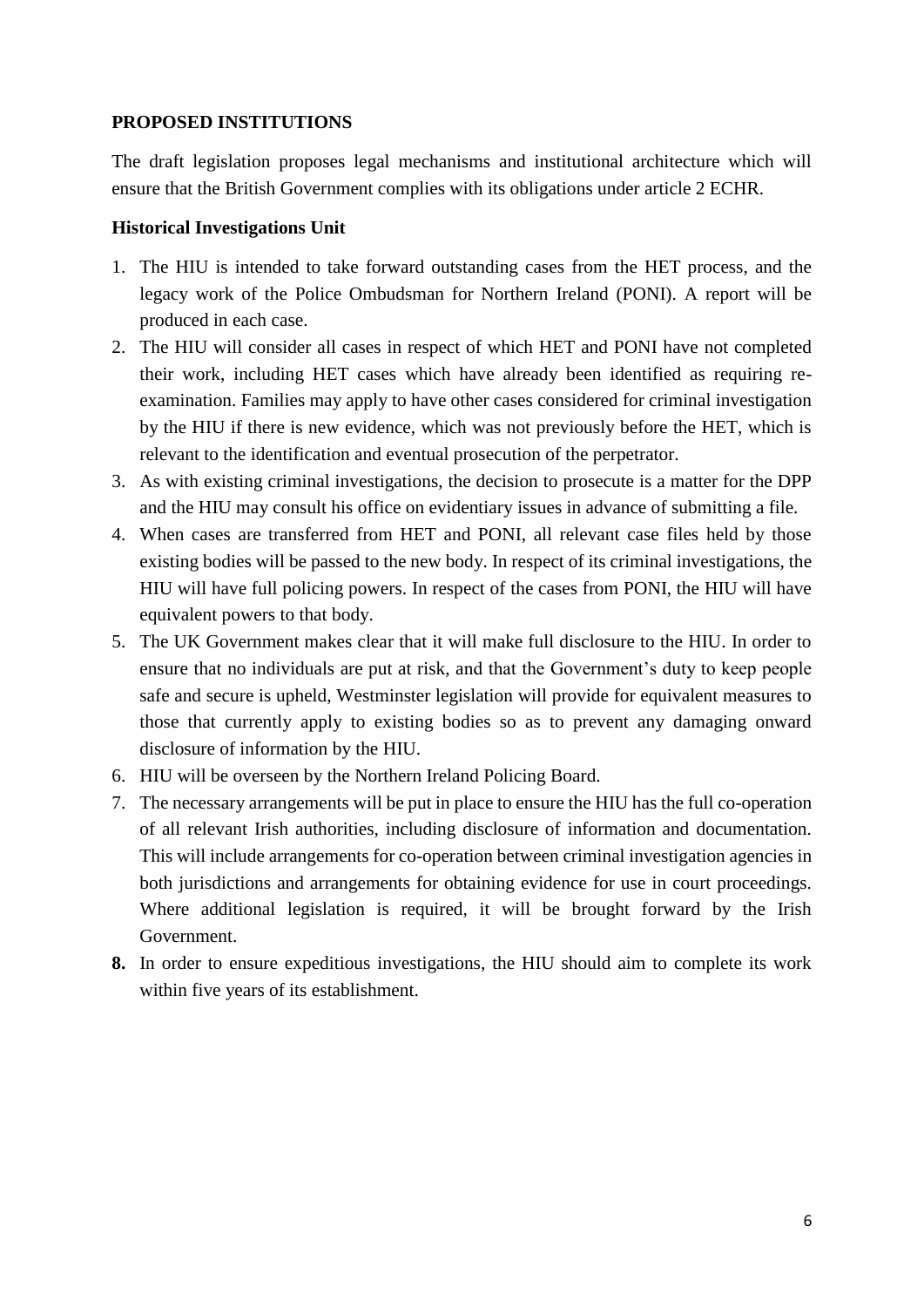#### **Independent Commission on Information Retrieval (ICIR)**

The Independent Commission on Information Retrieval (ICIR), proposes to build on the precedent provided by the Independent Commission on the Location of Victims' Remains. The objective of the ICIR will be to enable victims and survivors to seek and privately receive information about the deaths of their next of kin.

- 1. Individuals from both the UK and Ireland will be able to seek information from the ICIR.
- 2. Once established, the body will run for no longer than 5 years.
- 3. The ICIR will be led by five members: an independent chairperson who may be of international standing and will be appointed by the UK and Irish Governments, in consultation with OFMDFM, together with two nominees appointed by the First and deputy First Minister, one each appointed by the UK Government and the Irish Government.
- 4. The ICIR's remit will cover both jurisdictions and will have the same functions in each. It will be entirely separate from the justice system. The ICIR will also be free to seek information from other jurisdictions, and both governments undertake to support such requests.
- 5. The ICIR will not disclose information provided to it to law enforcement or intelligence agencies and this information will be inadmissible in criminal and civil proceedings. These facts will be made clear to those seeking to access information through the body.
- 6. The ICIR will be given the immunities and privileges of an international body and would not be subject to judicial review, Freedom of Information, Data Protection and National Archives legislation, in either jurisdiction.
- 7. Legislation will be taken forward by the UK Government, the Irish Government and the Assembly to implement the above decision on inadmissibility.
- 8. The ICIR will not disclose the identities of people who provide information. No individual who provides information to the body will be immune from prosecution for any crime committed should the required evidential test be satisfied by other means.
- **9.** The ICIR will be held accountable to the principles of independence, rigour, fairness and balance, transparency and proportionality.

# **Implementation and Reconciliation Group**

An Implementation and Reconciliation Group (IRG) will be established to oversee themes, archives and information recovery. After 5 years a report on themes will be commissioned by the IRG from independent academic experts. Any potential evidence base for patterns and themes should be referred to the IRG from any of the legacy mechanisms, who may comment on the level of co-operation received, for the IRG's analysis and assessment. This process should be conducted with sensitivity and rigorous intellectual integrity, devoid of any political interference.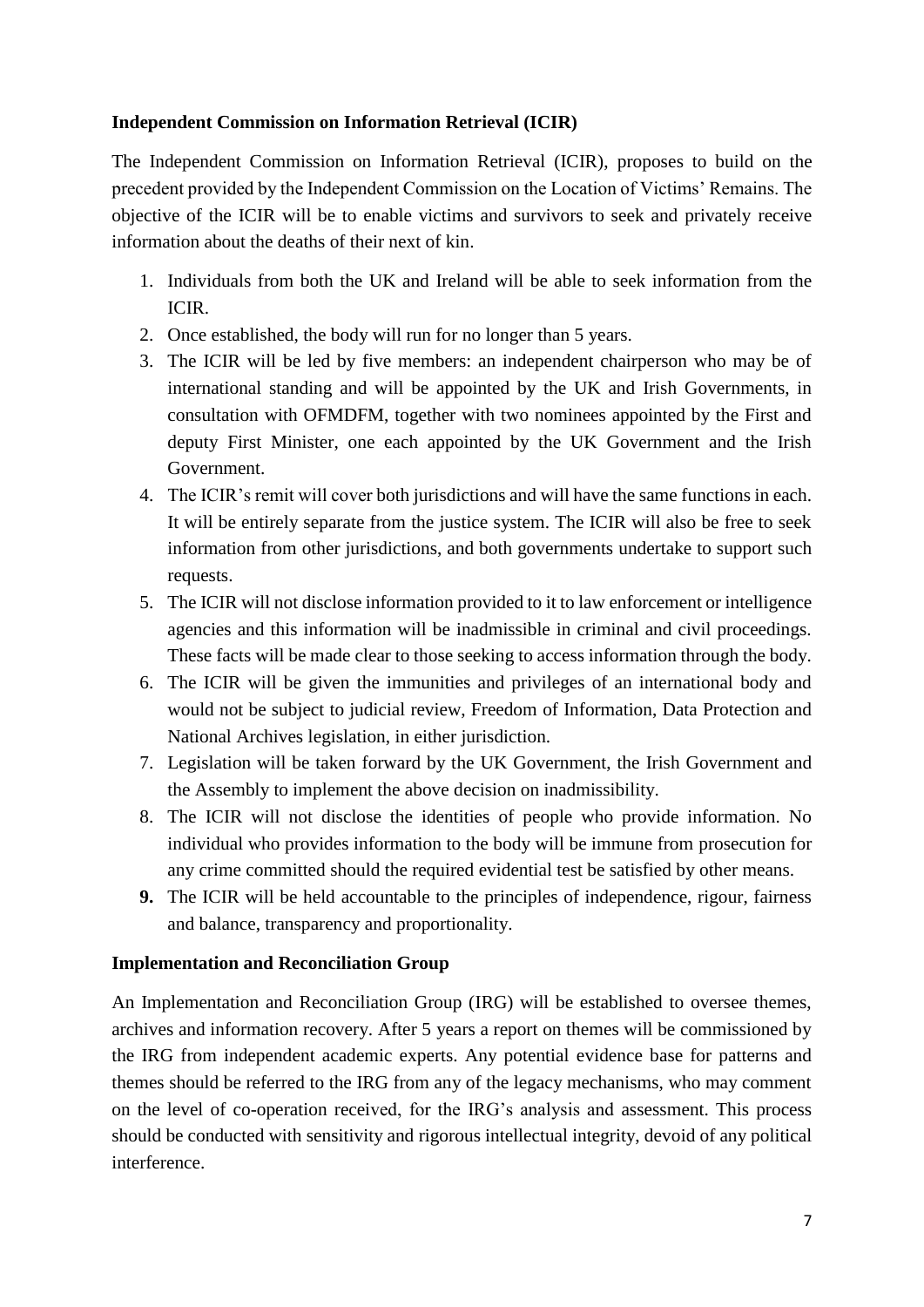- 1. Promoting reconciliation will underlie all of the work of the IRG. It will encourage and support other initiatives that contribute to reconciliation, better understanding of the past and reducing sectarianism.
- 2. In the context of the work of the IRG, the UK and Irish Governments will consider statements of acknowledgement and would expect others to do the same.
- 3. The Body will be eleven strong. Publicly elected representatives will not be eligible for appointment. The chair shall be a person of independent and international standing and will be nominated by the First Minister and deputy First Minister. The other appointments will be nominated as follows: DUP - 3 nominees, Sinn Fein – 2 nominees,  $SDLP-1$  nominee,  $UUP-1$  nominee, and Alliance Party – 1 nominee and one nominee each from the UK and Irish Governments.
- 4. The UK and Irish Governments recognise that there are outstanding investigations and allegations into Troubles-related incidents, including a number of cross-border incidents. They commit to co-operation with all bodies involved to enable their effective operation, recognising their distinctive functions, and to bring forward legislation where necessary.

# **INQUESTS**

Legacy inquests will continue as a separate process to the aforementioned institutions. Recent domestic and European judgments have demonstrated that the legacy inquest process is not providing access to a sufficiently effective investigation within an acceptable timeframe. In light of this, it was agreed that the Executive will take appropriate steps to improve the way the legacy inquest function is conducted to comply with ECHR Article 2 requirements, however as we have seen from the Hughes judgement, this has not been the case.

Indeed the Government proposals intend to *prevent new* Legacy inquests being opened until the Historical Investigations Unit (HIU) completes it work. There are a number of existing Legacy Inquests which are to commence, and further a number of applications before the Attorney-General for Northern Ireland (AGNI) for fresh or resumed inquests in relation to Conflict related deaths.

The NIO proposals should honour the Stormont House Agreement by explicitly stating that legacy inquests will continue as a separate process to the HIU. And should be funded immediately.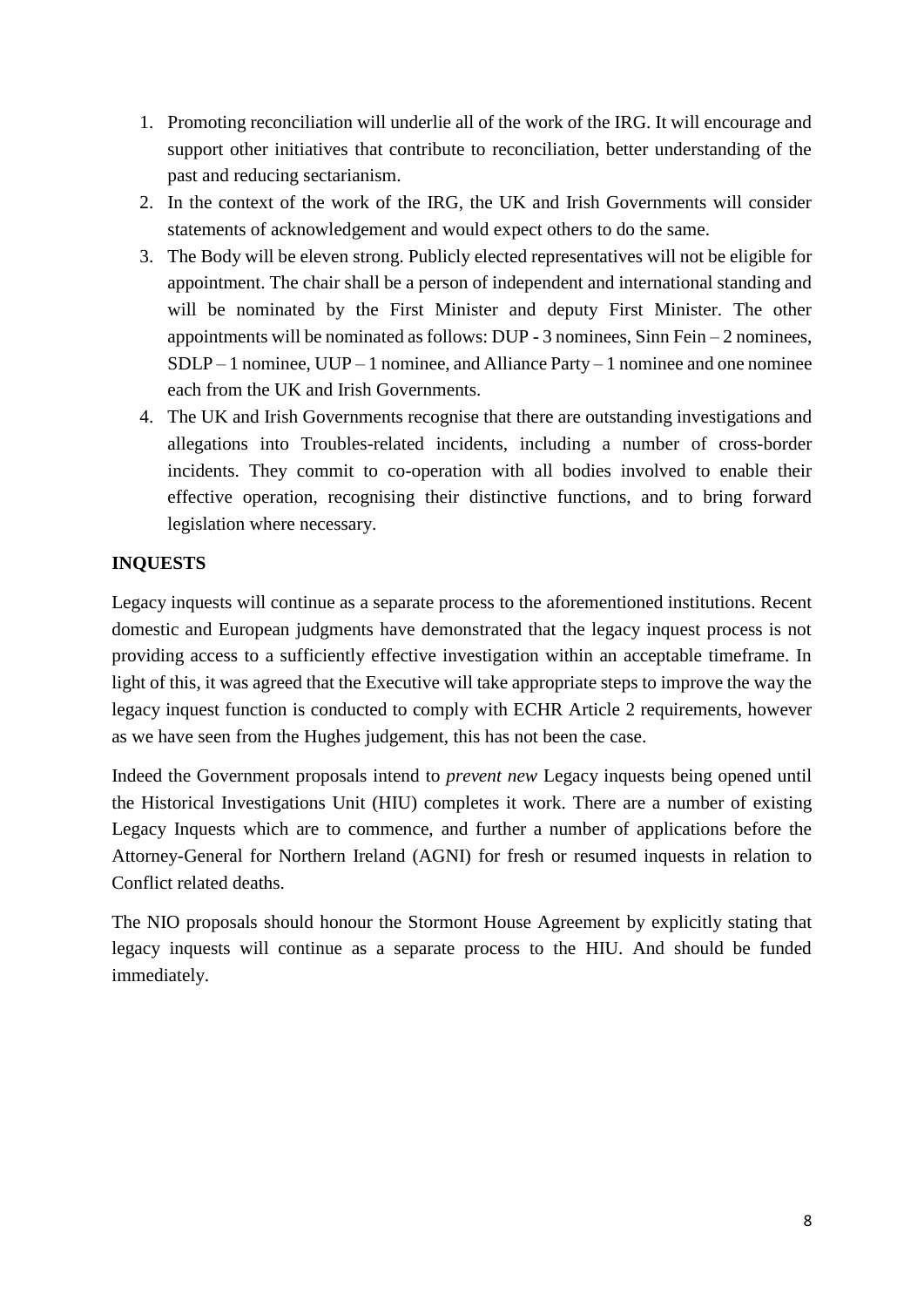### *CRITIQUE OF PROPOSED INSTITUTIONS*

# *HIU*

• *Appointment* The appointment of HIU Director in absence of The Executive Office will be by the Attorney General, Commissioner for Victims, the Head of the Civil Service & a nominee by the Department of Justice – there is no international role

• *Recruitment* Recruitment overall – around 300 staff in total – investigators section required with criteria preference to former police officers and with wording expressing preference to those who have investigative experience in "NI". This is unacceptable.

There is a commitment that at least one unit of the HIU would not include any officers who have, or could be perceived to have a work-related conflict of interest in respect of any HIU investigation. This would avoid replicating the fault of the PSNI HET in this respect and maintain the integrity of independence. This core commitment must be applied to the all staff including those analysts and 'gate-keepers' of intelligence access including sifting/filtering/redaction. Given our concerns regarding both the definition of National Security and the implicit interpretation of collusion, *any* recruitment of former members of the British Security Services including the RUC despite experience in Northern Ireland, must be resisted.

• *Accountability* In terms of the HIU we also must ensure that there is accountable oversight given its key criminal justice role. Suggestions are for using the best elements of existing processes such as Criminal Justice Inspectorate (CJI) and Her Majesty's Inspectorate of Constabularies (HMIC) and Police Ombudsman. We must ensure that there continues to be supervision by the Committee of Ministers.

• Families with completed HET reports will not be eligible for the HIU , though we believe that'd be the first judicial challenge as the HET were not Art 2 compliant

# **Specific points on the legislation**

*Clause 3 (5-7)* of the draft Bill provides a statutory duty with the purpose or effect of compelling the HIU to employ significant numbers of former RUC officers. This is framed as a duty to ensure a balance of HIU officers who have previous Northern Ireland policing investigative experience with those who have such experience elsewhere - the draft Bill links this duty to the SHA principle that the approach to dealing with the past be 'balanced, proportionate, transparent, fair and equitable'. This proposal is disingenuous.

*Schedule 15, Clause 11* of the draft Bill, which deals with the oversight of the work of the HIU, the Northern Ireland Policing Board would have the power to establish an Inquiry on any matter disclosed in a HIU report due to the gravity of matter or exceptional circumstances. However, in the draft Bill, Schedule 15, Clause 11(3), the Secretary of State may overrule the Policing Board if he/she determines that an inquiry should not be held in the interests of National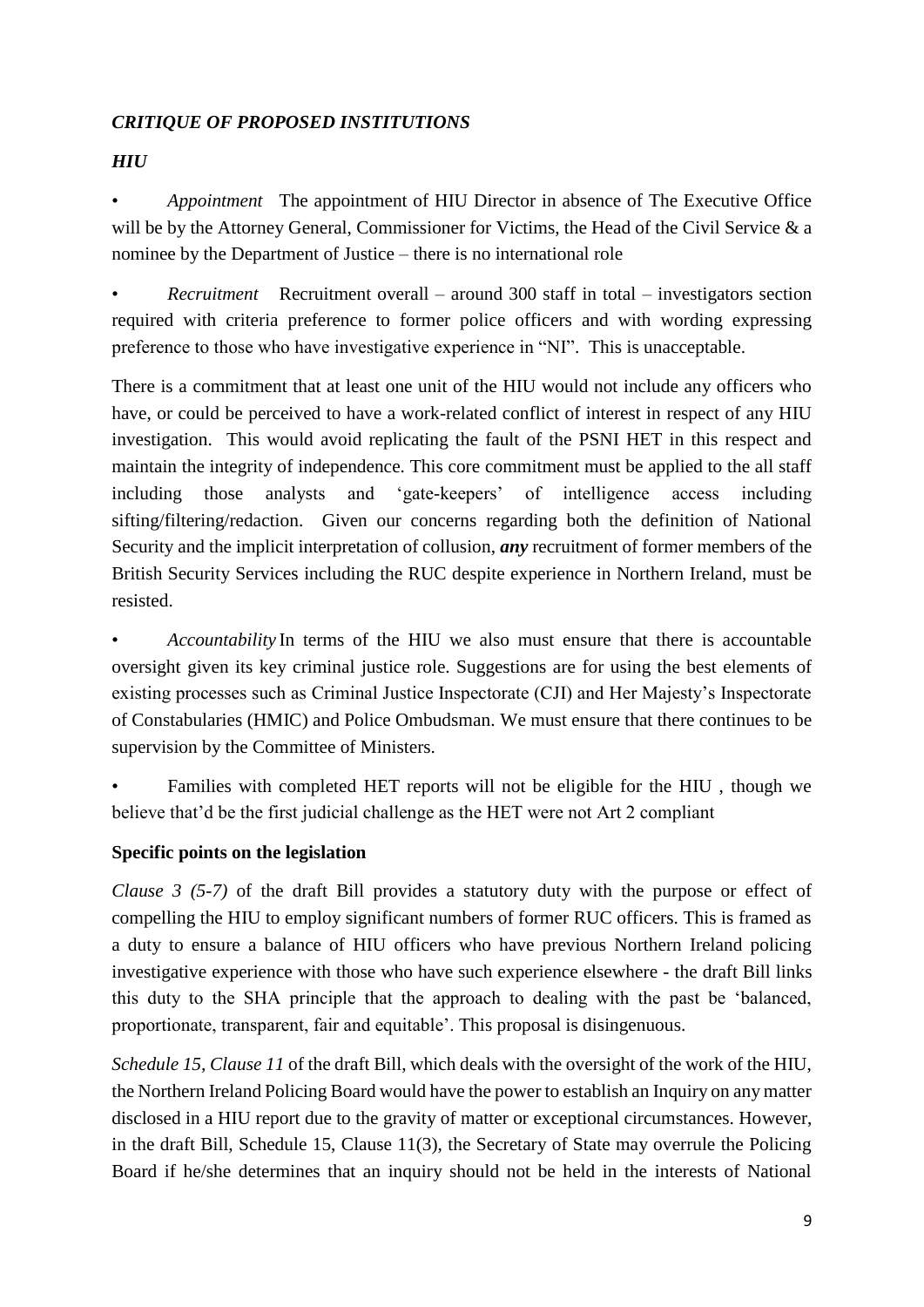Security. The ability of the Policing Board to establish an inquiry on matters of gravity revealed or exceptional matters revealed in a HIU report should not be capable of being over-ruled by the Secretary of State based on National Security. *This clause must be deleted.*

# *ICIR*

• Independent Commission on Information Retrieval (ICIR) has no firewall in the current legislation and means families can go first to this process and then armed with that information find a way to pass it onto the HIU or guide them – this presents a major problem for non-state groupings to the conflict and thus their support for the overall process

# *OHA*

• Oral History Archive (OHA) repository will fall under the remit of PRONI. This will be the deputy keeper, an appointed senior civil servant who will have autonomy, not the sponsoring departmental minister – the Dept. for Communities. This is not a great idea and should be totally independent of government departments and senior civil servants. This requires to be legislated for, enabling more independence.

# *IRG*

Implementation  $&$  Reconciliation Group (IRG) is the overarching group from which information from the other three groups will go to in order to report on themes, patterns, policies etc. However the IRG is restricted to analysing only information emerging from other three bodies and not from other source material such as domestic and international court rulings/judgments relevant to here, Stevens reports, Cory, De Silva, Bloody Sunday Inq., UN reports, families, even police reports and Police Ombudsman reports. The opportunity for the evidential base should be extended.

# *GENERAL OBSERVATIONS*

# *Victims and Survivors*

• No pension for the seriously injured or bereaved families – reparations – however, Victims Commissioner examining this area at request of NIO to include physically and psychological injuries for pension. Bereaved need included

• That there can be no hierarchy of victims and the Victims and Survivors (Northern Ireland) Order 2006 is unaffected by any implementation of these proposals

• That survivors must have recognition and a role – and that there claims to investigation be fulfilled in compliance with the obligations arising following a breach or violation of Article 3 ECHR in parallel to the law and jurisprudence in relation to investigation following a breach or violation of Article 2 ECHR. This would include all survivor of attempted murder, torture and serious Injury.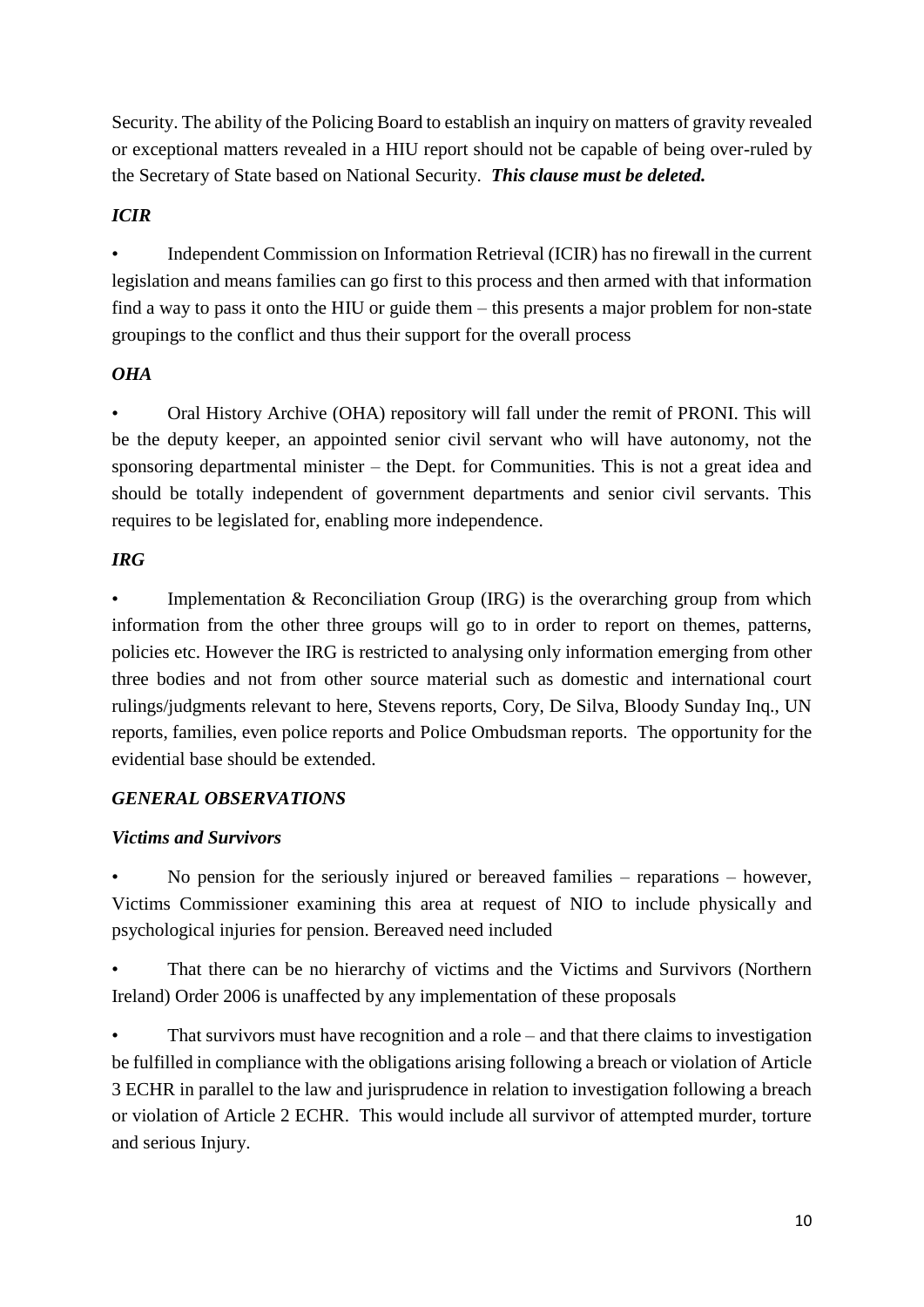# *Inquest Funding*

The importance of the inquest investigation being one mechanism of inquiry through which the British government can discharge its obligations under the ECHR cannot be dismissed and demands careful consideration as a widely accepted investigatory mechanism to discharge outstanding human rights obligations toward families of victims and survivors.

Following the request for funding for inquests made by the Lord Chief Justice of Northern Ireland, that funding should be immediately released so all Legacy inquests can now proceed unhindered

# *Litigation*

**.** 

The relationship between litigation and the mechanisms proposed under the NIO Consultation must be considered: there can be no limitation, ouster or closure, to legitimate challenges by way of litigation. To so would be a dangerous interference with the separation of powers which is core to the constitutional arrangements of the UK.

**National Security** will be an issue of conflict or contest between the HIU and the state. National Security has never been subject to statutory definition and therefore its interpretation is always subjective, and not constrained by temporal imitation.

*"The term 'national security' is not specifically defined by UK or European law. It has been the policy of successive governments and the practice of Parliament not to define the term, in order to retain the flexibility necessary to ensure that the use of the term can adapt to changing circumstances"<sup>8</sup>*

Any application of a National Security consideration within the context of the out-workings of the Legacy of the Conflict and in the context of the General Principles (transparency) and with regard to human rights compliance standards must be viewed through the prism that as the past determines the present and the future in and for Northern Ireland.

National Security in terms of operational matters is historic and its application hard to justify save in terms of protecting the right to life which can be achieved through a variety of mechanisms.

National Security cannot be used as an excuse for the tolerance of impunity or the legitimation of secret justice.

The deliberate leaking of draft legislation that would ultimately put the legacy mechanisms on a statutory footing confirmed that the UK government had inserted a 'national security' veto effectively torpedoing the entire legacy section of the agreement.

<sup>8</sup> [www.mi5.gov.uk/about-us/what-we-do/protecting-national-security.htm](http://www.mi5.gov.uk/about-us/what-we-do/protecting-national-security.htm)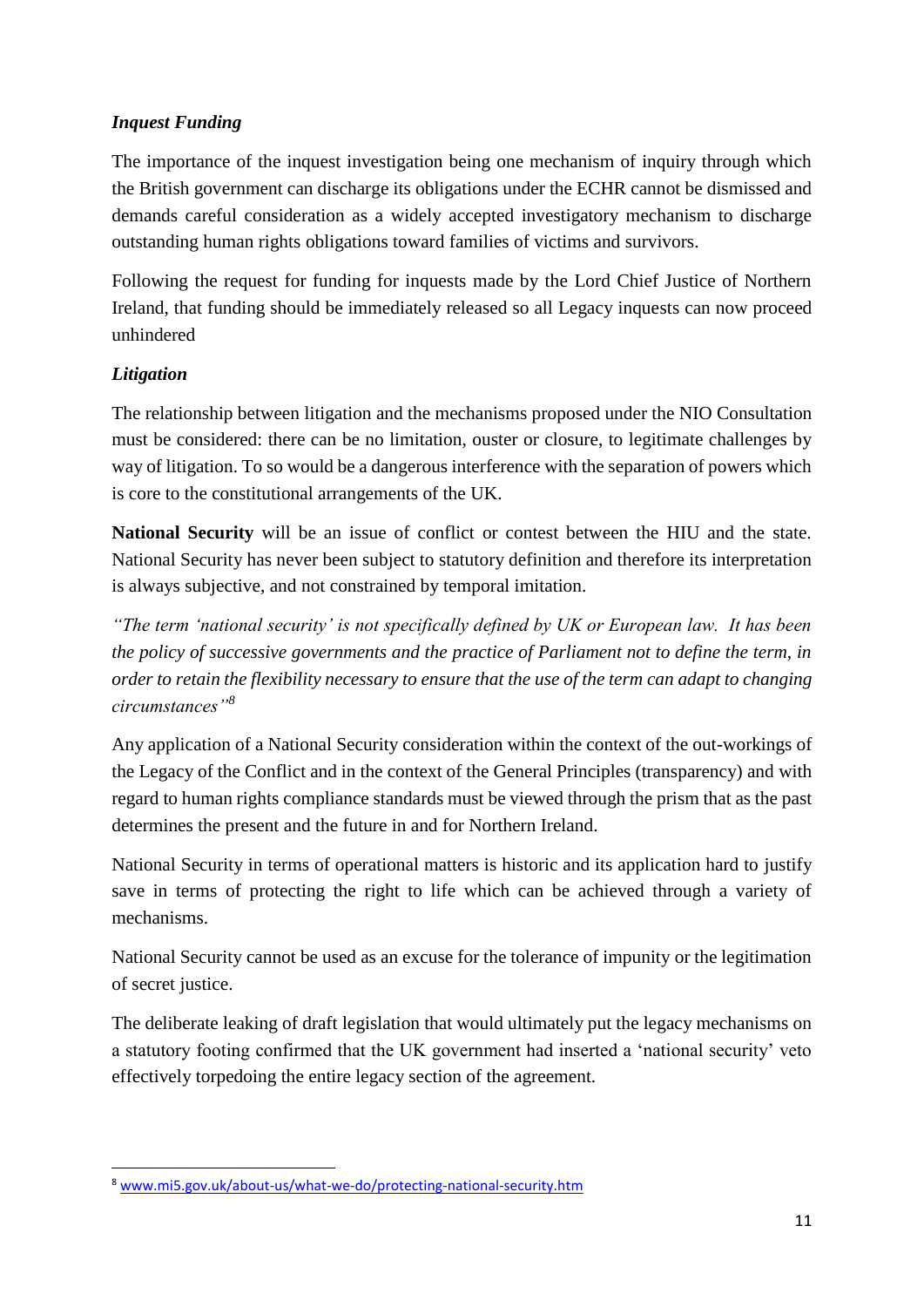For their part the Irish government, through Minister Charlie Flanagan, described this as a 'smothering blanket<sup>9</sup>' and that it was completely 'unacceptable'.

In preliminary observations following a country visit to the jurisdiction the UN Special Rapporteur on Truth, Justice, Reparations & Non-Recurrence, Mr. Pablo de Greiff said<sup>10</sup>,

*'Although everyone must acknowledge the significance of national security concerns, it must also be acknowledged that particularly in the days we are living in, it is easy to use "national security" as a blanket term. This ends up obscuring practices which retrospectively, it is often recognized (unfortunately, mostly privately), were not especially efficient means of furthering security. In particular, national security, in accordance with both national and international obligations, can only be served within the limits of the law, and allowing for adequate means of comprehensive redress in cases of breaches of obligations.'*

The government's insistence of a 'national security' veto is viewed as an attempt to trump victims' rights to know the truth concerning the killing of their loved ones

Key questions arise

- why won't the UK government provide full disclosure, in compliance with international obligations, having initially committed to doing so, and
- why would they have need to use a veto in killings carried out by non-state actors, as is the case currently concerning many of the 56 legacy inquests involving almost 100 deaths.

Indeed the European Commissioner for Human Rights, Nils Müznieks <sup>11</sup> noted the fact that the European Convention on Human Rights has a particular resonance here, stating specifically with regards to National Security:

*"I urge the UK government and other parties concerned to return to negotiations on mechanisms for dealing with the past in the Stormont House Agreement, including setting up the Historical Investigations Unit, as soon as possible. Disagreements over the national security veto concerning disclosure of information need to be resolved."*

1

<sup>&</sup>lt;sup>9</sup> Irish News 27<sup>th</sup> November 2015

 $10$  In a speech delivered on November  $18<sup>th</sup>$  as talks concluded for implementation of the SHA Full statement of Preliminary Observations and Recommendations on the country visit to the UK: <http://www.ohchr.org/EN/NewsEvents/Pages/DisplayNews.aspx?NewsID=16778&LangID=E>

 $11$  "Forthcoming reforms on Human Rights law must not weaken protection" – Nils Muznieks 22<sup>nd</sup> January 2016 [http://www.coe.int/en/web/commissioner/-/uk-forthcoming-reforms-to-human-rights-law-must-not-weaken](http://www.coe.int/en/web/commissioner/-/uk-forthcoming-reforms-to-human-rights-law-must-not-weaken-protection)[protection](http://www.coe.int/en/web/commissioner/-/uk-forthcoming-reforms-to-human-rights-law-must-not-weaken-protection)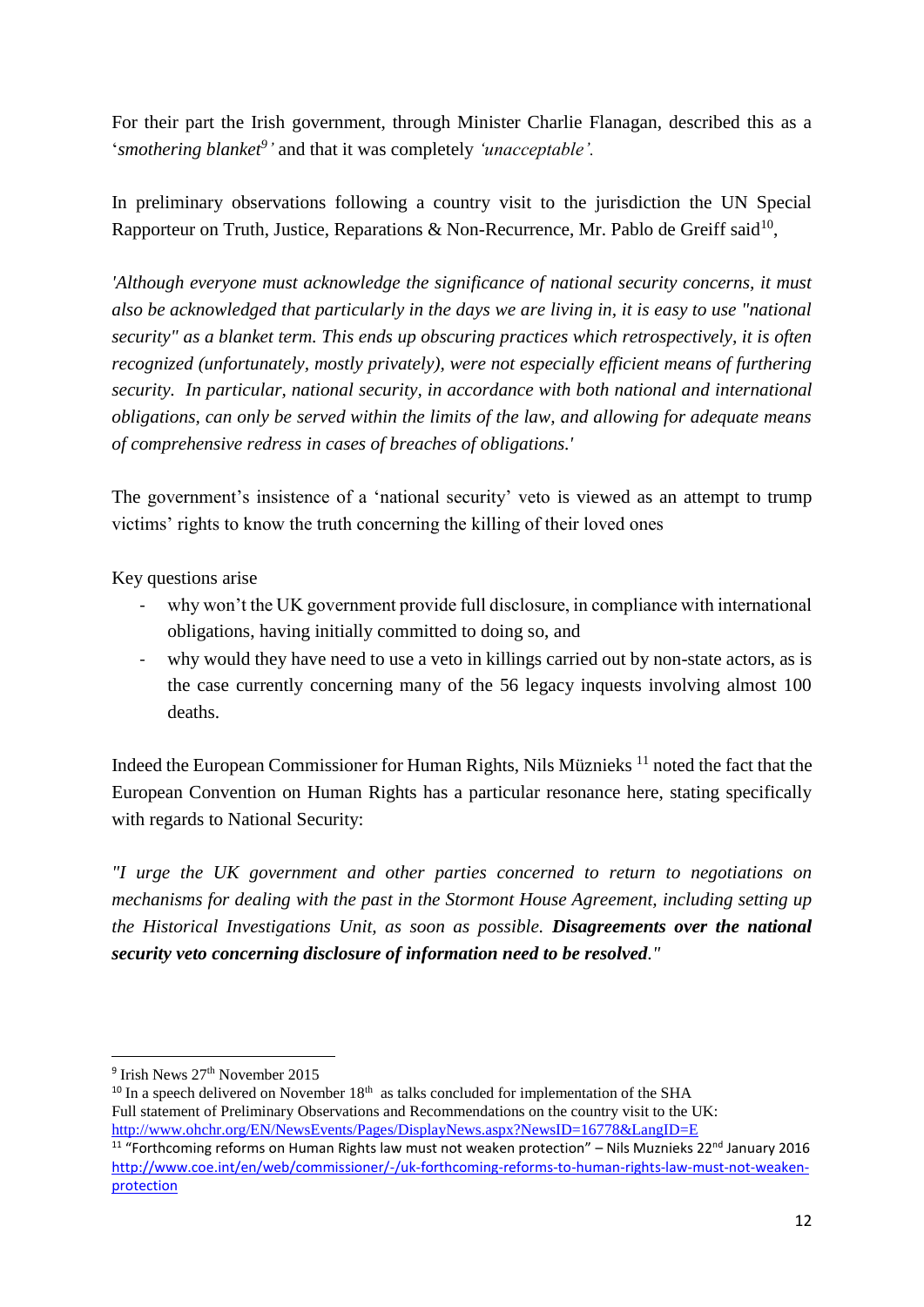NGO Relatives for Justice have observed regarding National Security and the institutions

"In the legislation it is not the case that families will have an automatic right to appeal. Families who will find themselves in such circumstances must first go through all the pre-stages of launching an appeal from trying to fund the case, which can be costly, to also then having to demonstrate unreasonable grounds by the Secretary of State for withholding the information and even then, if leave is granted to take a challenge, the process of adjudication will be conducted under the Justice and Security Act (JSA) and under closed material proceedings (CMP) with access only by special advocate lawyers approved by the UK. The reality is that lawyers who did/do represent families, or who tend to represent families, are by virtue of their endeavours excluded from the UK governments list of lawyers suitable for seeing such sensitive material.

*Another point on the appeals procedure is that the court cannot quash the secretary of state's decision – it is a veto*. If the judge finds in favour of the HIU director/family, the matter goes back to the Secretary of State to make a new decision. Families have 28 days to appeal the Secretary of State for withholding information about the killing of their relative yet the Secretary of State would have 60 days should they be asked to reconsider by a court that found withholding information unreasonable; this noting that any such judicial decision is not enforceable.

# *We think the real purpose of the legislation is to get secret courts centralized into legacy.*

Therefore whilst the draft legislation does not overtly contain a statute of limitations (amnesty) for state forces the smothering blanket of 'national security' however does act as a de-facto form of extending amnesty/impunity not only to state forces but also their agents within nonstate groupings to the conflict.

There is a concern that the 'national security' veto, described by Irish minister Charlie Flanagan, who helped negotiate the agreement that includes the HIU, as a 'smothering blanket to conceal the sins of the UK', will cover not only the actions of UK soldiers who killed citizens and intelligence agencies involved in killings through collusion, but also those very agents within illegal paramilitaries working for them."<sup>12</sup>

**.** 

<sup>12</sup> Relatives for Justice [https://relativesforjustice.com/consultation-on-dealing-with-the-past-launched-initial](https://relativesforjustice.com/consultation-on-dealing-with-the-past-launched-initial-thoughts/)[thoughts/](https://relativesforjustice.com/consultation-on-dealing-with-the-past-launched-initial-thoughts/) (11th May 2018).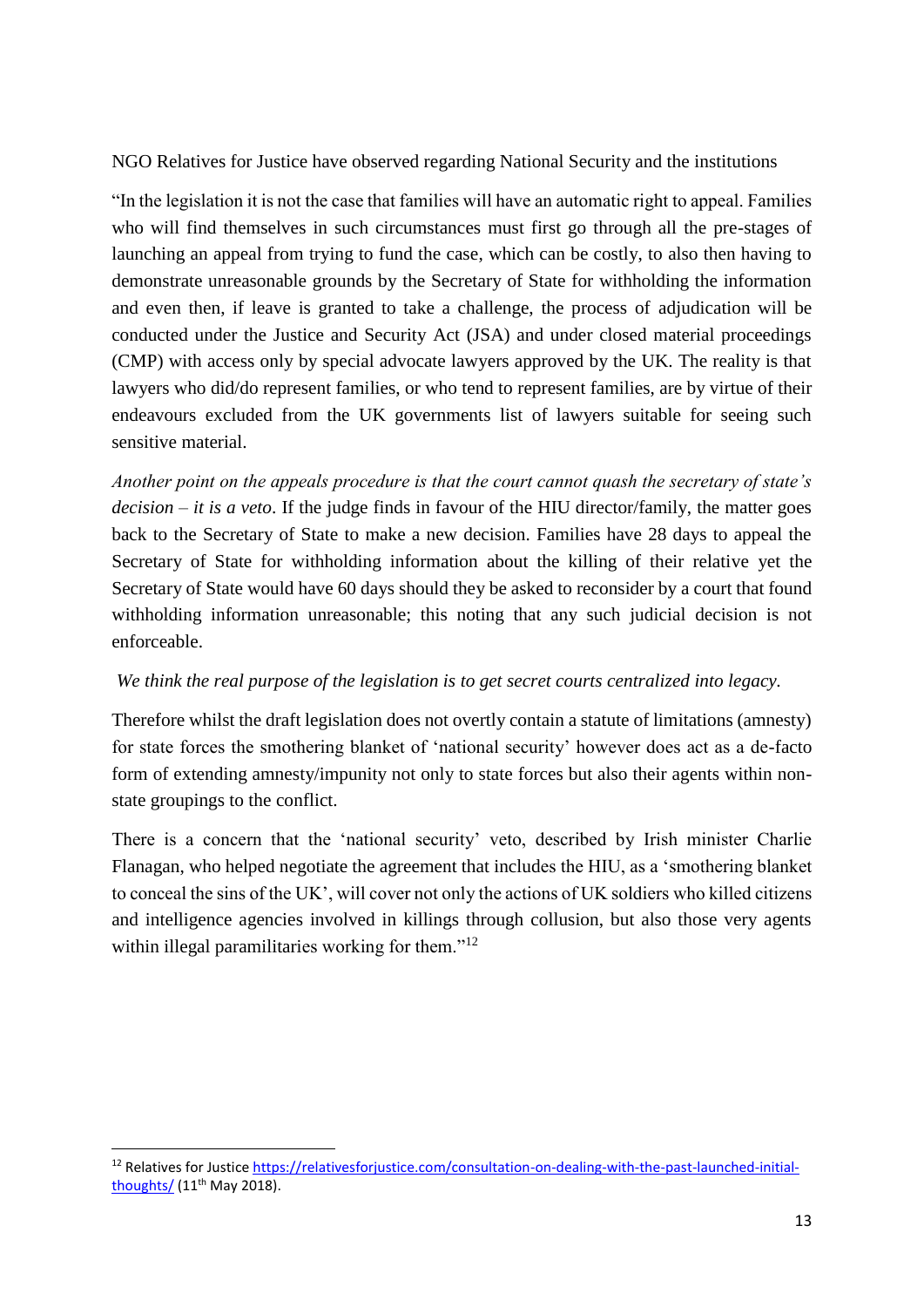# **CIVIL LITIGATION AND CLOSED MATERIAL PROCEDURES**

In the absence of state initiated mechanisms to give effect to the State's obligations under the Convention, many families have sought recourse to civil litigation as a means to access truth recovery and accountability.

Deprived of the opportunity of a criminal trial or an Inquest, the PSNI Chief Constable has sought disproportionate recourse to applications that disclosure obligation be heard in arcane circumstances whereby families lawyers are excluded during a Closed Material Procedure, which represents a *'carve out from basic principles of equality of arms and open justice'<sup>13</sup>* by allowing courts to consider any material, the disclosure of which would be "damaging to the interests of national security".

Whereas our submission in February of this year, deals with the genesis and facts of CMP in great deal, a summary will advise that the original intention of Parliament on review of Hansard was that this repressive anti-terror legislation, was the new world order response to the 'War on Terror'.

However the facts of the matter in practice are somewhat different to the lofty Parliamentary intentions, and as is often the case, repressive measures are often invoked immediately in our jurisdiction to preserve the interests of the State in concealing their involvement in murder and other crimes. It is a fact that in the 5 years since the inception of this legislation, only 41 such applications have been made anywhere in Britain, yet 15 relate to matters in the north, and NONE of them relate to the War on Terror.

15 out of the 41 applications have been made in relation to the British Government's intelligence interests in relation to their role in the conflict in Ireland, 36%.

**.** 

<sup>&</sup>lt;sup>13</sup> Turning out the lights? The Justice and Security Act  $2013 -$ Tom Hickman. . <http://ukconstitutionallaw.org/2013/06/11/tom-hickman-turning-out-the-lights-the-justice-and-security-act-2013/>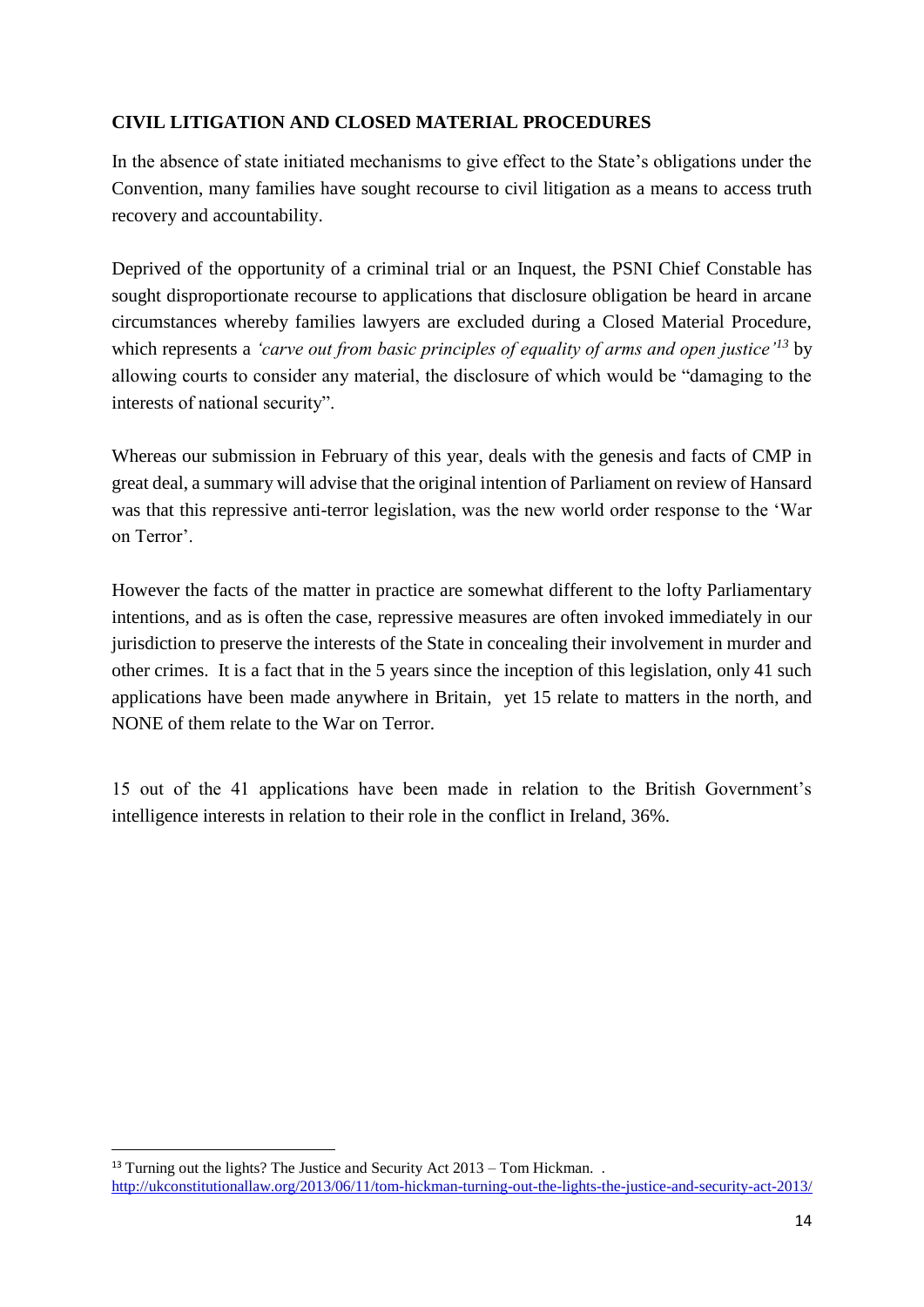# **CONCLUSIONS**

In April 2016, we concluded our meeting with the following observations and request:

*Starved of resources, bona fides cooperation, openness, transparency and subject to repeated interference with independence, the Legacy infrastructure in the North of Ireland, such as it currently is, has consistently failed to execute the judgments of the European Court in spirit as well as letter.* 

*Violations of treaty obligations at the international level cannot be remedied effectively unless they are effectively remedied at the domestic level. Victims and their families' demands for full truth and accountability cannot remain insulted ad nauseam. Such insults defeat the very purpose of the ECHR itself.*

*The Commission and the Agencies of the European parliamentary infrastructure are therefore called upon to raise awareness of the serious concerns amongst Member State's with the purpose of encouraging the UK to urgently discharge its obligations under Article 2 of the ECHR, to promote:*

*a. Public confidence and trust in the Rule of Law,* 

*b. Integrity between Member States regarding the Council of Europe's standards requiring the prompt and effective execution of judgements.*

Whereas the above sentiments are as relevant now, as they were two years ago, as outlined above, we are in the midst of an emergency. We would of course, welcome you back to Belfast to observe and engage with key stakeholders in our justice system, including we would respectfully submit, those are denied access to justice before our courts. We further suggest that you might consider some further practical steps.

- a. Seek prioritisation of the Kelly & Others v. the United Kingdom (application number 30054/96) [2001] ECHR 328 before the Committee of Ministers;
- **b.** Ask that the Council of Europe endorse or publicly call for increased damages for consistent breaches of the convention;

# **Prioritisation of Kelly & Others v. the United Kingdom [2001] ECHR 328.**

The system of the Committee of Ministers allows for a decision to be taken to prioritise a case. This procedure is known as the 'enhanced supervision procedure' which in essence enables priority attention to some specific cases. Given the fact that Kelly & Others v. the United Kingdom (application number 30054/96) [2001] ECHR 328 identified systemic failings within the Coronial investigation, yet nearly 17 years on and an effective inquest has not been held requires prioritisation. The failing is incumbent upon the failure to properly resource the Inquest system and has given rise to the victims having to issue fresh domestic proceedings to seek compliance with the Article 2 ECHR procedural obligation.

The criteria for placing a case under the enhanced procedure is that the case requires urgent individual measures, or that the case has revealed important structural or complex problems. We respectfully submit that Kelly is such a case.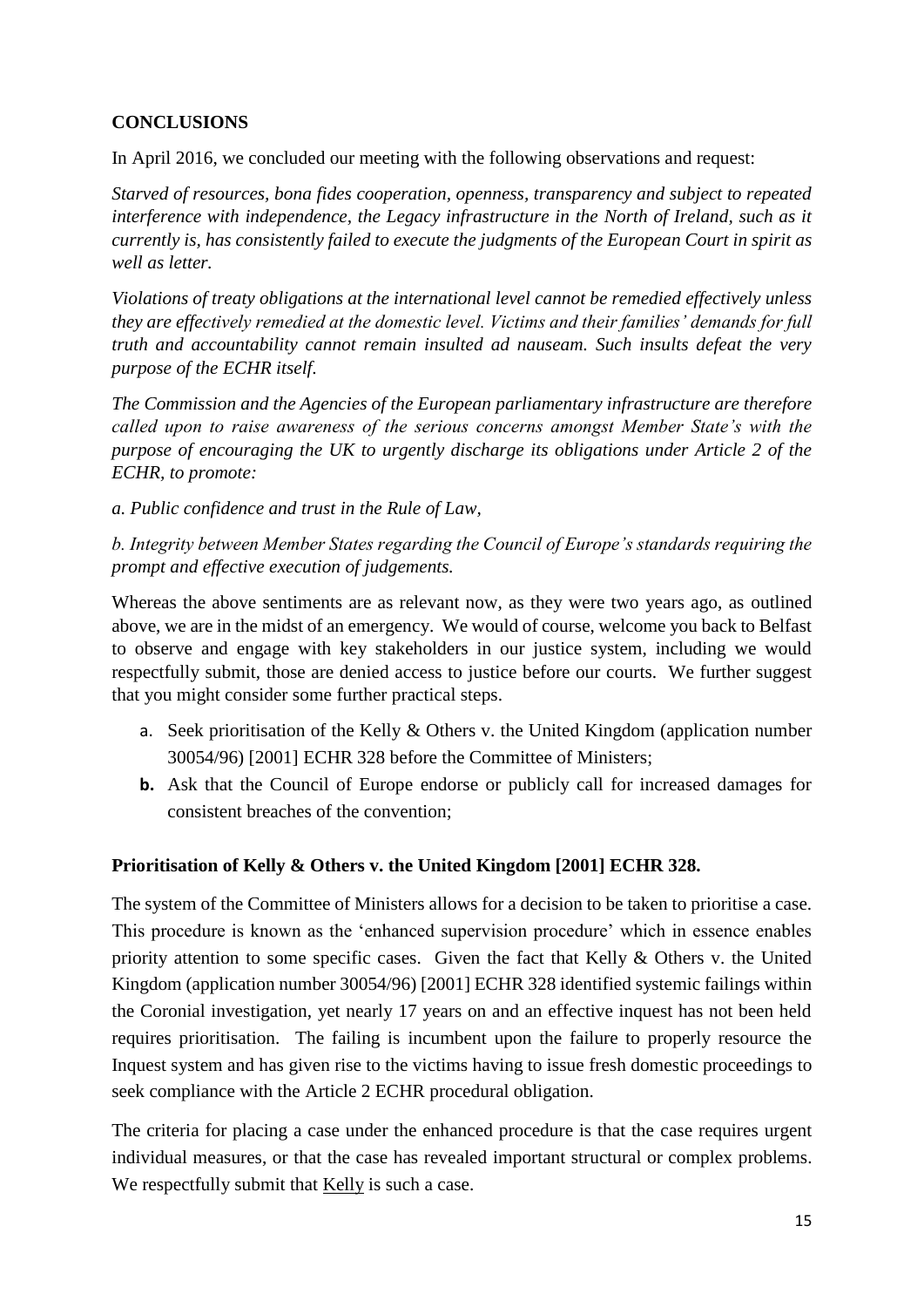If a case is placed in the enhanced supervision procedure, the Secretariat will engage in more intensive and pro-active discussions with the respondent state which can result in expert assistance in the preparation of action plans, seminars to discuss the underlying issues. These cases will ultimately always be included in the Committee's human rights meeting agenda.

The index ECtHR judgment is now some 17 years old, and as such the UK have been allowed to be in perpetual breach continuously throughout that period without any recourse. The collective and corrosive nature of the crises as outlined above, leaves many observers clear in their opinion, that the UK government are simply ignoring the judgment of the Court in the *McKerr* group of cases.

#### **Increased Damages**

It is an established fact that the ECtHR does not endorse significant damages (as just satisfaction) save for exceptional cases. However, the Court has on a number of occasions in recent years increased the ceiling where there is evidence of continuous and flagrant breaches.

Given the fact the domestic Court is currently adjudicating on this issue, a statement to this effect from the Commissioner would be of persuasive assistance. Enhanced damages are now necessary to ensure that the respondent UK state retreats from the current position whereby it is comfortable to be in perpetual breach of the Convention with no threat of any substantial or significant award of damages being made against them.

This approach was recognised in the decision in *Vermeire (12849/87)*, which arose out of a failure to execute the *Marckx* judgment and the refusal of the Belgian courts to compensate for the absence of measures by the legislature. In the *Vermeire* case, the Court did not understand why the Belgian courts were refusing to enforce a rule about which "*there was nothing imprecise or incomplete.*" In an almost identical position, there is nothing unclear about the numerous requests for the UK state to put in place the appropriate prerequisites of an Article 2 compliant inquest system.

*"The freedom of choice allowed to a state as to the means of fulfilling its obligation under Article 53 cannot allow it to suspend the application of the Convention while waiting for such a reform to be completed, to the extent of compelling the Court to reject in 1991, with respect to a succession which took effect on 22 July 1980, complaints identical to those which it upheld on 13 June 1979.*"

This can be directly read across to the current situation in our jurisdiction.

Finally, the Committee of Ministers retain the power under article 8 of the Statute of the Council of Europe to seek the UK's exclusion from the Convention for the flagrant and consistent breaches.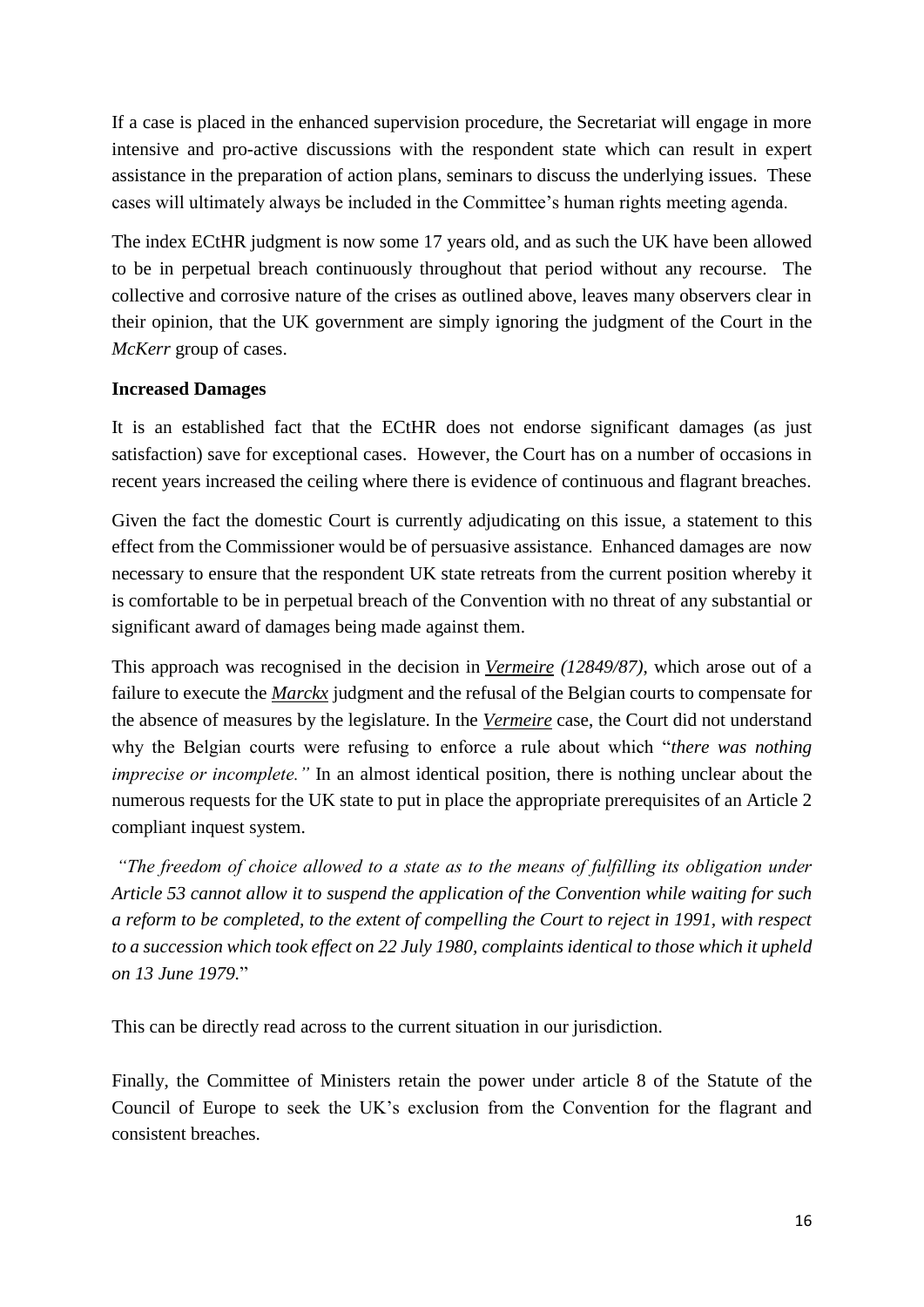#### **SPECIFIC CASE – THE ARRESTS OF TWO JOURNALISTS – 31st August 2018**

A key case which we have adverted to above, relates to the Police Ombudsman's investigation into the murder of 6 men in Loughinisland, County Down in 1994. The PONI report highlighted shocking depths of state collusion in mass murder. That the police had elevated the eminence of intelligence to a higher importance than the rights of murder victims.

Such was the international resonance of the report, an Oscar winning documentarian Alex Gibney was moved to make a documentary about the atrocity, and the role of the state in the murders and the subsequent cover up. Gibney worked closely with Belfast based journalists, Trevor Birney and Barry McCaffrey to produce the film, *No Stone Unturned.* It was received with the highest box office for a cinema release for any documentary in the history of the north, although local broadcasters have refused to screen the film.

The families are proud of the film, and the sensitive yet hard hitting manner in which it documents the totality of their experience. Indeed the families consider themselves privileged that the facts of their case are crystallised so professionally and comprehensibly so as to be the exemplar means by which the state's policy of collusion can be instructed to the uninitiated observer.

The film names the suspects arrested but ultimately protected by the police. The families know that the film strikes a raw nerve in the security establishment and are proud that they benefit at least from this empowerment after years of being without a voice. The film has provided them with a loud and unimpeachable voice.

It was with a deep sense of hurt that the families woke to hear the news on Friday  $31<sup>st</sup>$  August 2018, that Birney and McCaffrey had had their homes raided and that they had been arrested.

The families had indeed hoped that the film would inspire and motivate arrests. Those of the murderers who had ruined their lives in June 1994, as the film demonstrated that there exists ample evidence to arrest and prosecute them.

#### **An Attack on The Principle of Free Speech**

"*Quis custodiet ipsos custodes*," written by Jevenal a couple of thousand years ago. It means *"Who will guard the guards themselves,"* and the idea was also explored by Plato, who is associated with the need to speak truth to power.

It is a centuries-old question that when we give authority and power to people to order our society, we need to ask who watches over them? In a modern democracy, where official checks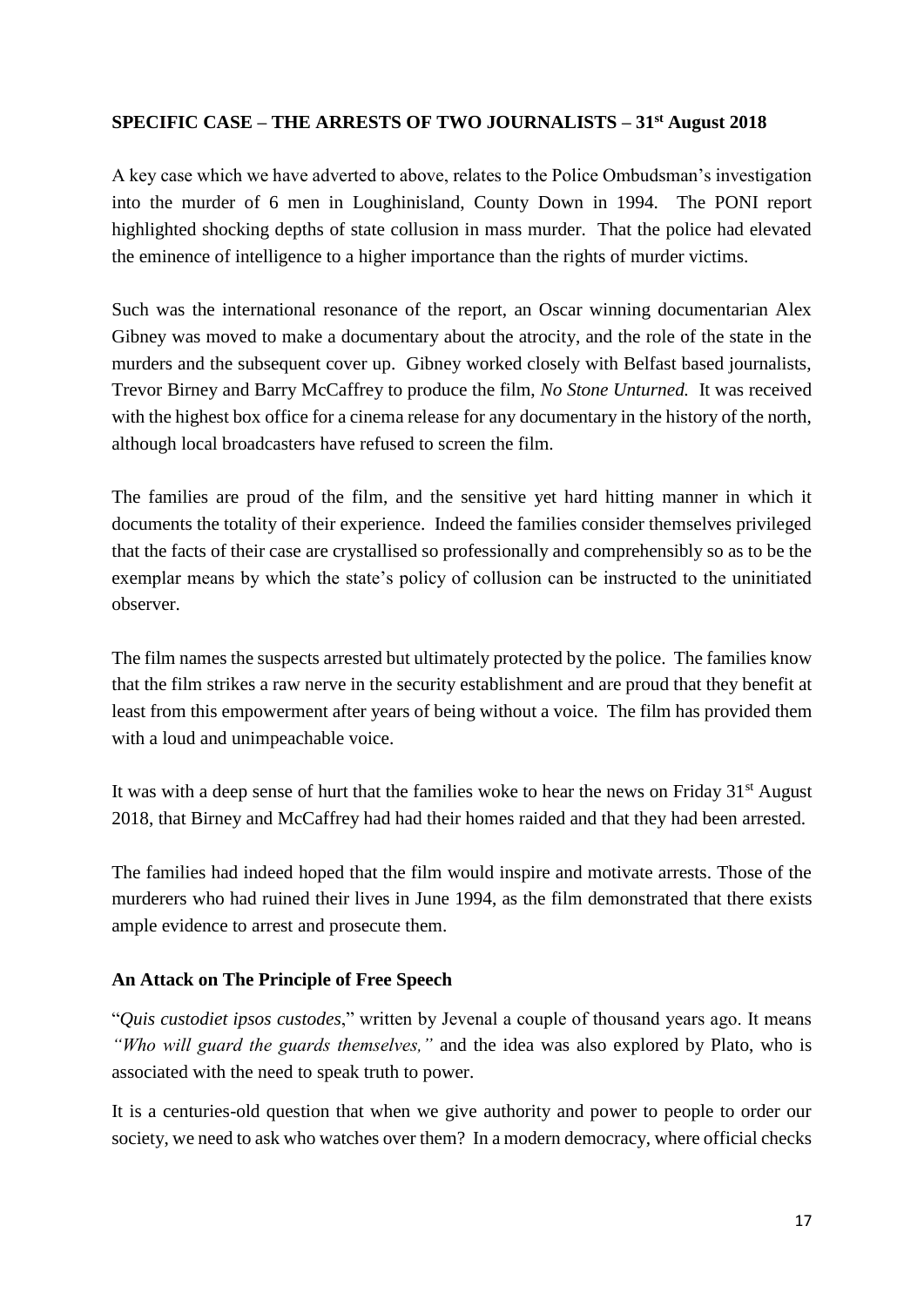and balances often mean the system regulating itself, the value of a robust free press, is never more important.

### Churchill himself said

**.** 

*"A free press is the unsleeping guardian of every other right that free men prize; it is the most dangerous foe of tyranny"* 

The arrests of Trevor Birney and Barry McCaffrey was nothing more or less than a crude attack on the personal lives and work of two journalists who exposed an uncomfortable truth.

The film No Stone Unturned, represents the pinnacle of the two men's distinguished careers in journalism. They were motivated to excavate the unvarnished truth, which had been denied to the families of those murdered in Loughinisland, for decades.

That the only investigative actions arising from the facts exposed in the film, are the arrests of those who exposed, rather than those who are suspected of committed the murders, is a matter of public importance.

These men are not thieves, as alleged. They have not handled stolen goods. They have exposed the facts of a case that had been buried for so long, and try as the police might, they cannot arrest the truth.

Journalists must be free to investigate and expose issues of public concern. Few subjects could be of more significant public concern than the mass shooting of civilians and the alleged collusion of the police in assisting those responsible to evade justice.

It is a genuinely held by concern, that these arrests and the search of the offices and homes of these men, are an attack on public service journalism, much less a vicious attack on their reputations.

The company is one of the most successful independent documentary companies in the UK or Ireland, having made films for CNN, Netflix, Amazon and HBO. No other company has done more to create jobs and inward investment. Mr Birney has been nominated for an Emmy Award at a ceremony to be held in New York City on  $1<sup>st</sup> October<sup>14</sup>$ . Barry McCaffrey was awarded the Overall Justice Media Award by our local Attorney General in the Attorney General's Justice Media Awards<sup>15</sup>.

<sup>14</sup> <http://www.northernirelandscreen.co.uk/news/northern-ireland-film-elian-nominated-emmy-award/> <sup>15</sup> [https://www.thedetail.tv/articles/justice-reporting-award-presented-to-the-detail-s-barry-107c0f55-50e0-](https://www.thedetail.tv/articles/justice-reporting-award-presented-to-the-detail-s-barry-107c0f55-50e0-45aa-b3f4-a76a6dd69449) [45aa-b3f4-a76a6dd69449](https://www.thedetail.tv/articles/justice-reporting-award-presented-to-the-detail-s-barry-107c0f55-50e0-45aa-b3f4-a76a6dd69449)